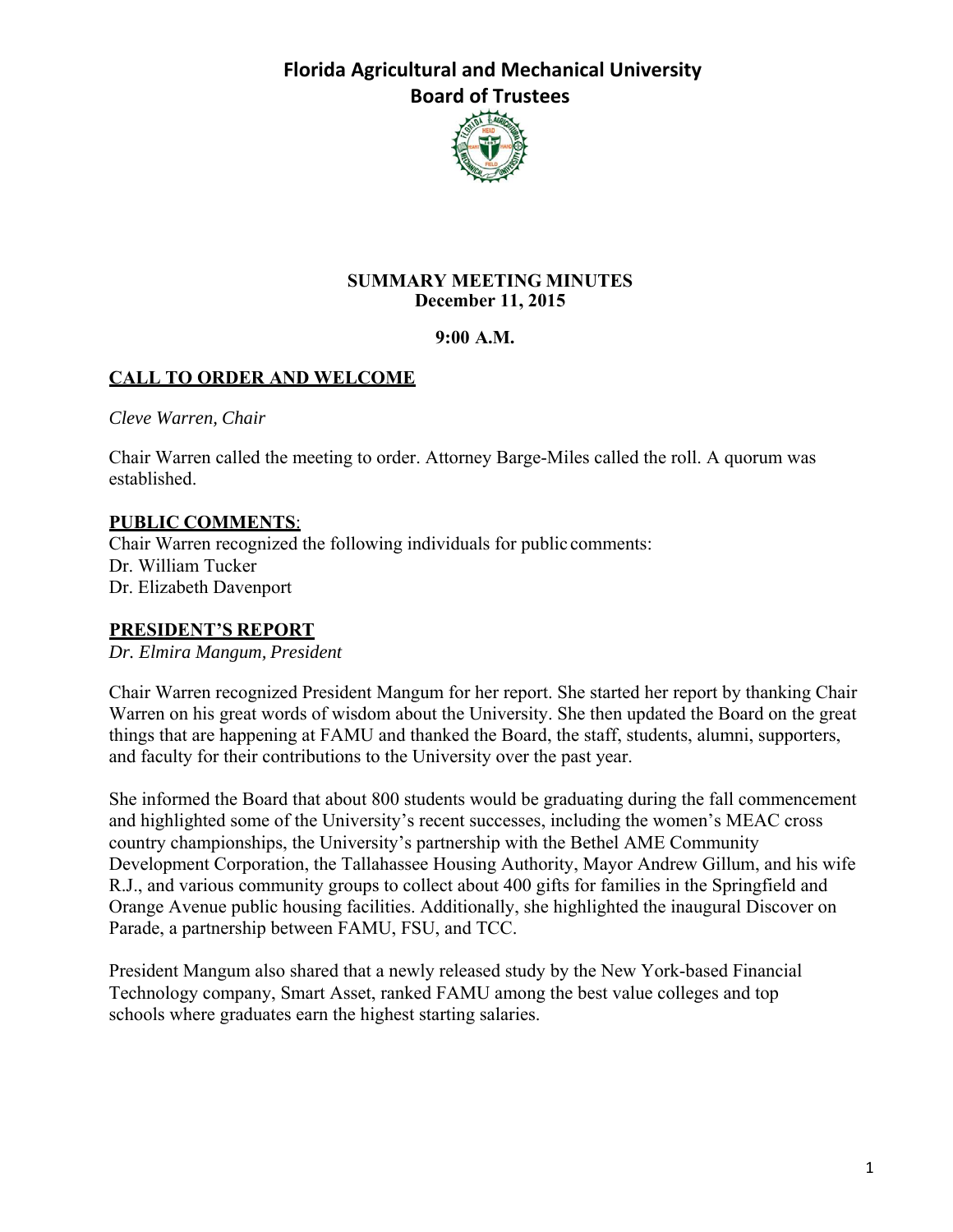

#### **CONSENT AGENDA**

Chair Warren thanked President Mangum for her remarks followed by comments from Trustee Moore, Trustee Alston, and Trustee Grable. Chair Warren asked if there were any other comments. There were no other comments; therefore, he moved on to the consent agenda.

Chair Warren noted that the Student Affairs action item from the prior day to require mandatory insurance for students would be added to the consent agenda as item SA2.

Chair Warren asked trustees to indicate any items they wanted to be added or removed from the consent agenda. Trustee Alston responded that he would like to add AA2. Regarding items DSO1, SO2, and DSO3, Trustee Moore stated that they need to reflect the "approval" versus the word – the term "acceptance." Chair Warren agreed. With the inclusion of AA2, and the correction to DSO1 DSO2, DSO3 and changing the word "acceptance" to "approval" as recommended by Trustee Moore.

Trustee White moved approval of the consent agenda. Trustee Alston seconded it, and the motion carried.

## **Board of Trustees (BT)**

BT1 Minutes – October 18, 2015, October 22, 2015, and November 20, 2015

#### **Academic Affairs Committee (AA)**

AA1 Approval of the Termination of Academic Programs in Education

#### **Budget and Finance Committee (BF)**

- BF1 Approval of the Facilities Management and Maintenance Contract for the FAMU College of Law
- BF2 Approval of SGA Budget

#### **Direct Support Organizations (DSO)**

- DSO1 Acceptance of FAMU Foundation's Budget
- DSO2 Acceptance of National Alumni Association's Budget
- DSO3 Acceptance of FAMU Booster's Budget

#### **Facilities Planning (FP)**

- **FP1** Approval of the Quincy Farm Easement
- **FP2** Approval` of Campus Development Agree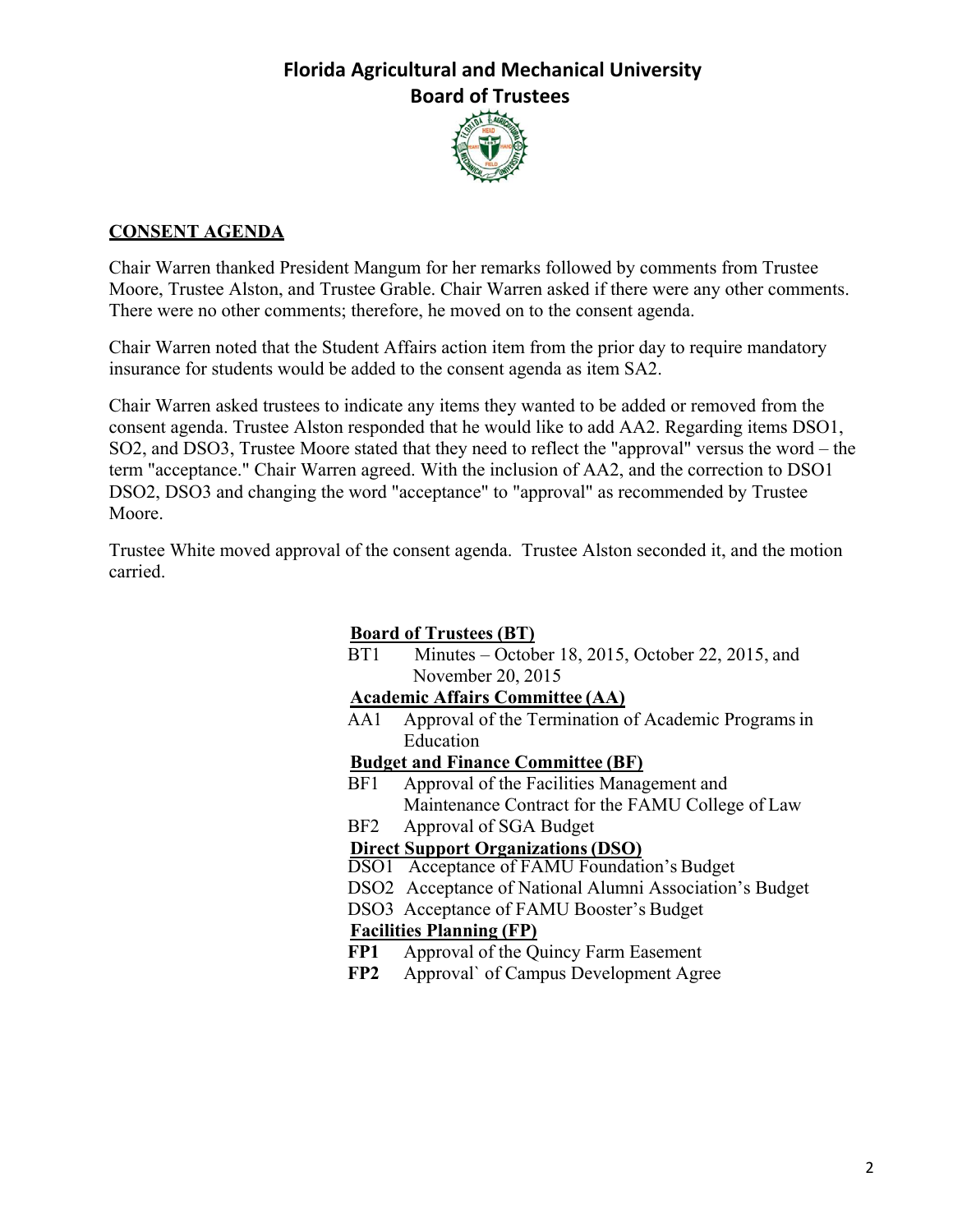

### **Special Committee on Presidential Evaluation (SCPE) SCPE1** Approval of Presidential Evaluation Form

**Student Affairs (SA)** 

**SA1** Approval of Amendments to Regulation 2.030

**SA2** Mandatory Insurance for Students

### **ACTION ITEMS**

After approval of the consent agenda, Chair Warren called for the Board to consider the action items, starting first with Item AA2. Trustee Alston asked AA2 be dealt with at the close of the meeting so that he could have a conversation with Provost David. Chair Warren granted the request.

Trustee Warren recognized Trustee Alston to present the items for the Governance Committee. The first recommended action item was approval of the role of the Committee including annually approving a charter for standing Board committee, reviewing Board operating procedures periodically, and evaluating the Board's governance. Trustee Alston moved for approval of the item. Trustee White seconded it, and the motion carried.

The next item was a recommendation to establish the Committee as a standing committee. Trustee Alston moved for approval of the Governance Committee as a standing committee. Trustee Moore seconded it, and the motion carried.

The third recommendation was a motion requiring a motion to extend the time or make a formal announcement that the time will be extended at the meeting when the meeting was set to adjoin. Trustee Alston moved for approval of he item. It was seconded by Trustee Moore and carried.

The last action item from the Governance Committee was a recommendation to approve an amendment to Section 3.4 of the Operating Procedures to add that the Vice Chair will act in the vacancy of the Chair. Trustee Alston moved for approval, and it was seconded by Trustee White. The motion carried.

In accordance with Article 9 of President Mangum's employment agreement, the Board must confirm her appointment to outside boards. Chair Warren presented the Trustee with information regarding her appointment to three boards. He asked for a motion to approve her participation in these boards. Trustee White moved for approval, and it was seconded by Trustee Lawson. The motion carried.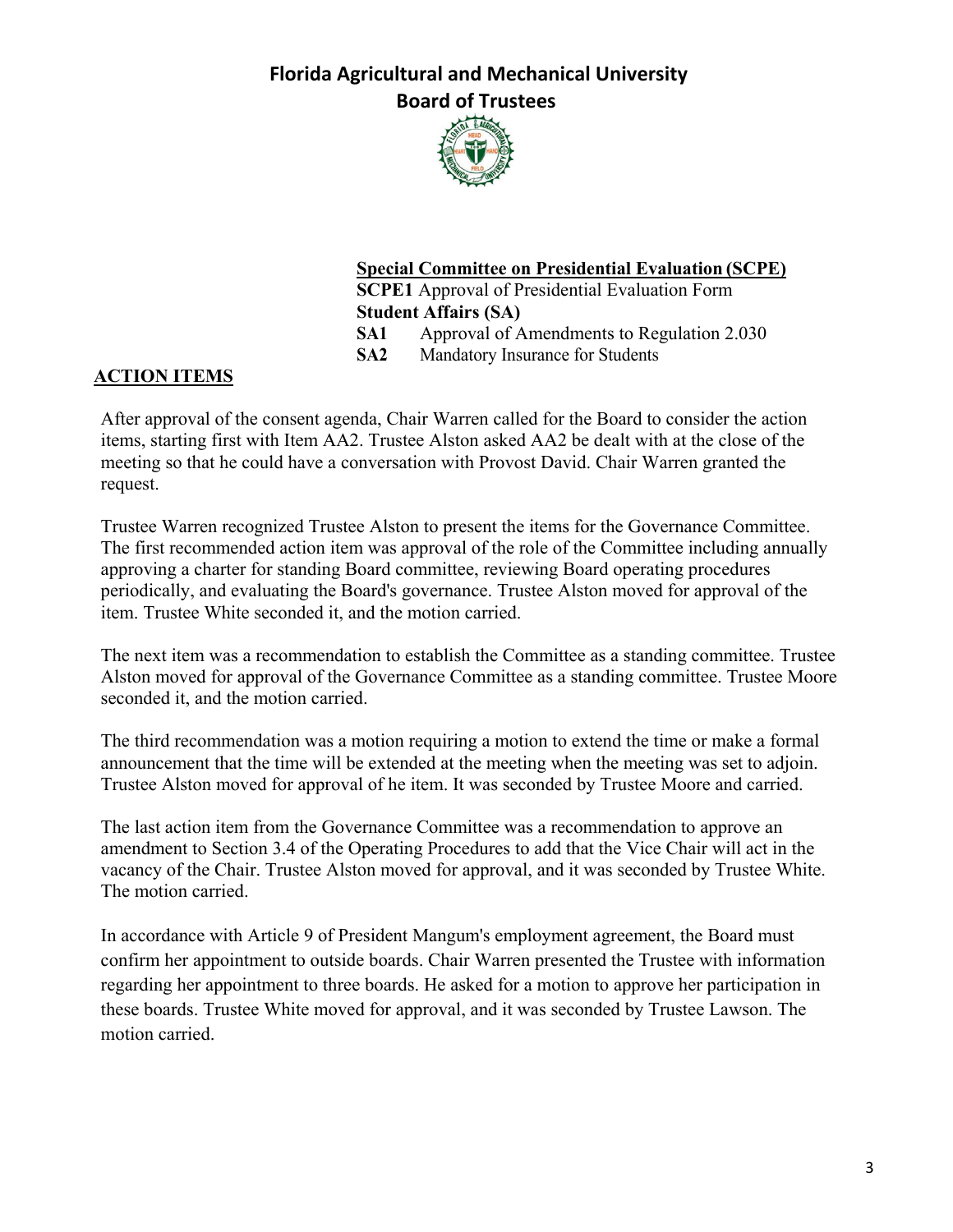

The Trustees went back to consider Item AA2 that had taken off the consent agenda. Trustee Alston moved for approval of the item, and it was seconded by Trustee Grable. The motion carried.

## **STANDING COMMITTEE REPORTS**

Chair Warren recognized the committee chairs to present their respective reports.

#### **Facilities Planning Committee**

#### *Trustee Karl White, Chair*

Trustee White presented the report of the Facilities Planning Committee. The Committee recommended the approval of the Quincy Farm easement and authorization for the President to enter an agreement with the City of Tallahassee to extend the term of the Community Development Agreement to December 31, 2017, subject to the review and the approval of the Office of the General Counsel. These items were approved as a part of the consent agenda.

The Facilities Planning Committee heard informational updates on the maintenance contract for the Orlando campus and construction updates. There was also a discussion about interim plans for the Athletics Field House construction project.

Finally, as an informational item, the Committee elected Trustee Woody as the vice chair of the Committee.

#### **Academic Affairs Committee**

#### *Trustee Bettye Grable, Chair*

Trustee Grable reported that the Committee recommended approval of a request to terminate several programs in the College of Education that had a very low number of graduates the last three years, the approval of the academic calendar for years 2016/2017, 2017/2018 and, 2018/2019, and deferred to the full Board the approval of a regulation authorizing the University to implement appropriate procedures to ensure the continued academic progress of the students and their graduation success.

The Committee also heard discussion on:

- The Black Television New Channel
- The Interdisciplinary Studies Program
- The FAMU DRS Thurgood Marshall College Fund Project
- The FAMU DRS
- The Study Abroad Guidelines

After the conclusion the Committee report, Trustee Grable asked Chair Warren asked if the Board was going back to discuss the academic progress regulation. Chair Warren concurred, and Trustee Grable acknowledged Provost David to discuss the details of this item. Chair Warren asked for a motion for this item to be considered by the Board. Trustee Grable moved that the Board approve this policy. Trustee Warren seconded the motion.

Chair Warren called for a roll call vote. The motion carried six votes to two.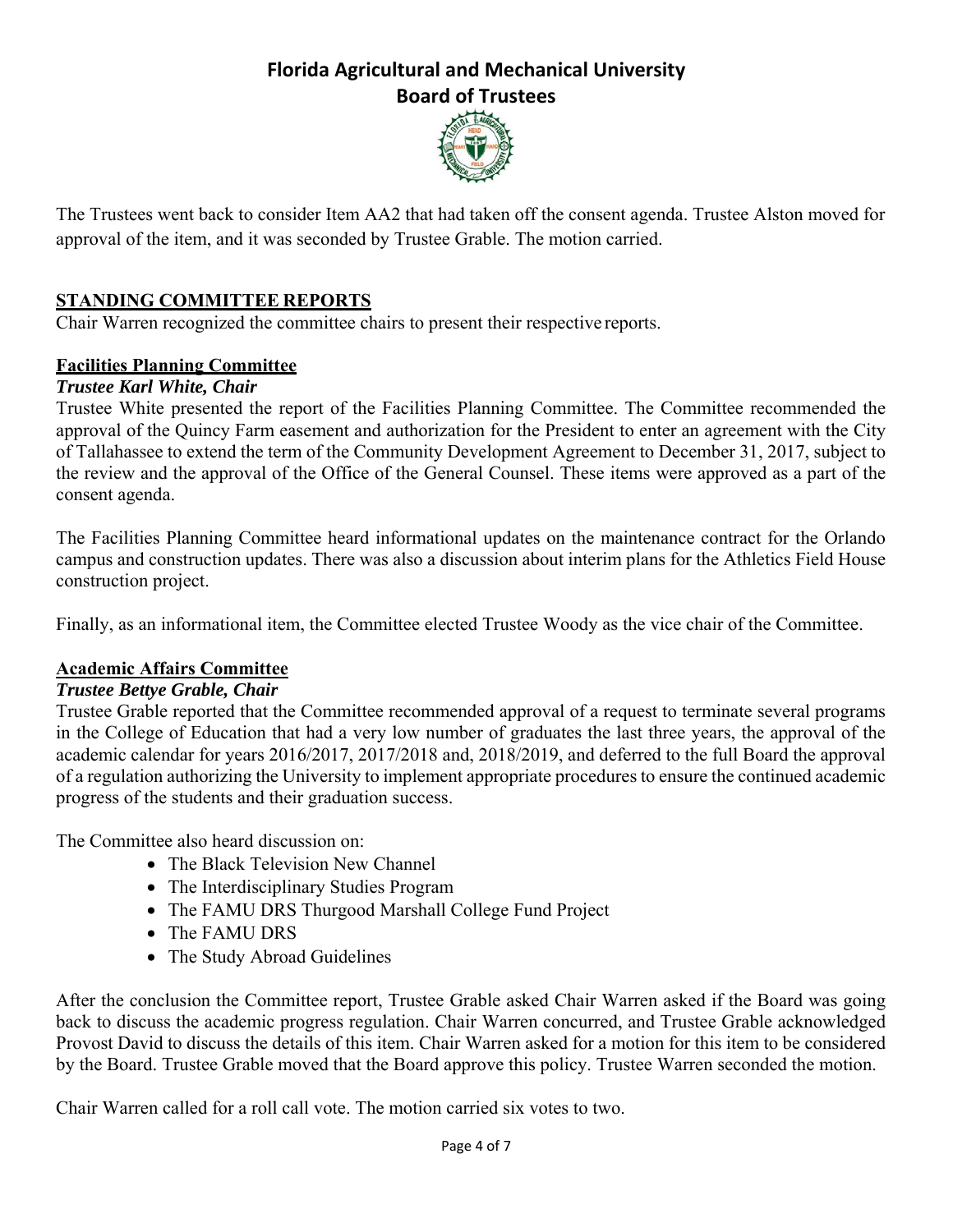

## **Audit and Compliance**

#### *Trustee Nicole Washington, Chair*

Trustee Washington stated that the Audit Committee discussed five informational items:

- Trustee Wood was elected vice chair
- Update on the status of the selection of a firm for the audit of bonus payments and renovations to the President's house
- Report on proposed BOG regulation pertaining to the implementation of a comprehensive compliance and ethics program
- Report on the status of investigations from July to September
- Update on topics of interest to the Board

## **Budget and Finance Committee**

## *Trustee Kelvin Lawson, Chair*

Trustee Lawson reported that the Committee had the following action items on its agenda:

- The Committee recommended the approval of the Facilities and Maintenance contract.
- The Committee recommended the approval of the amendment to the full year 2015-2016 Operating Budget to provide additional budget authority.
- The Committee delayed a discussion of the funds to address renovations to the cafeteria.

As an informational item, the Committee approved the election of Trustee Torey Alston to serve as vice chair of the Budget and Finance Committee.

## **DSO Committee**

#### *Trustee Kimberly Moore, Chair*

Trustee Moore reported that the Committee had one action items and several informational items. The Committee motioned to approve the 2015-2016 DSO budgets that had already been approved previously by each governing boards.

Vice President George Cotton Sr. provided update of division's activities including:

- A snapshot on fundraising
- A discussion of his 90-day work plan

Assistant Vice President John Michael Lee and Executive Director Carmen Cummings of the Alumni Affairs Office provided an update on alumni affairs.

Vice President Cotton also presented several updates on the Foundation including:

- The FAMU Foundation Board meeting was held
- Retired Colonel Bodes Hartley, after more than 30 years, retired from the FAMU Foundation Board

Additionally, the Foundation Funds Manager provided the investment report.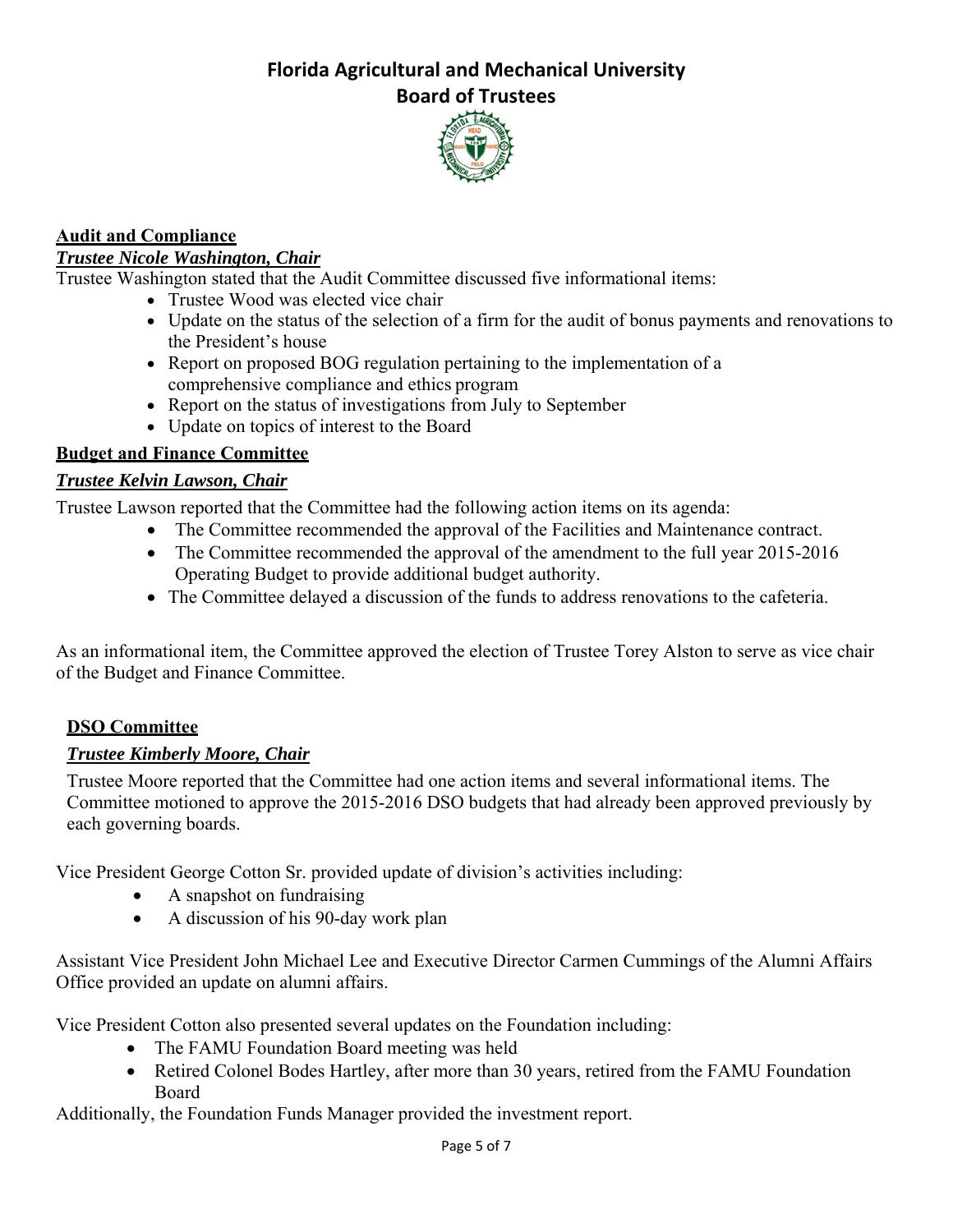

Lastly, Vice President Cotton presented an update on the Rattler Boosters.

### **Student Affairs Committee**

#### *Trustee Tonnette Graham, Chair*

Trustee Graham reported that the Student Affairs Committee was convened by Trustee Bettye Grable. The Committee considered and approved four action items:

- The minutes of the July 31, 2015 meeting
- Trustee Grable as vice chair
- Amendments to Regulation 2.030
- Mandatory medical insurance policy for students

The final action item was to occur through the consent agenda**.** 

Several informational items were presented. Vice President Hudson provided updates for the Division of Student Affairs, which included enrollment management.

#### **Special Committee on Governance**

#### *Trustee Torey Alston, Chair*

Trustee Alston informed the Board that the Committee met via conference call on December 7, 2016. The Committee approved the following four items that were approved earlier by the Board:

- Role of the Governance Committee
- Governance Committee as a standing committee
- Motion or announcement that the meeting adjournment time will be extended.
- Amendment to Section 3.4 Operating Procedures Vice Chair acts as chair during vacancy

The Committee instructed staff to:

- Draft language regarding the Presidential evaluation processes
- Review how universities structure their Board of Trustees committees
- Work with the Governance Committee to draft charters for all of the Board's standing committees

### **Special Committee on Presidential Evaluation** *Trustee Kimberly Moore, Chair*

Trustee Moore was recognized to update the Board on the activities of the Special Committee on Presidential Evaluation. She reported that the Committee convened on November 17, 2015. Prior to addressing the one action item, Trustee Moore brought to the Committee's attention a motion that was carried by the Board during the August 6, 2015 Board meeting. The Board action directed the Special